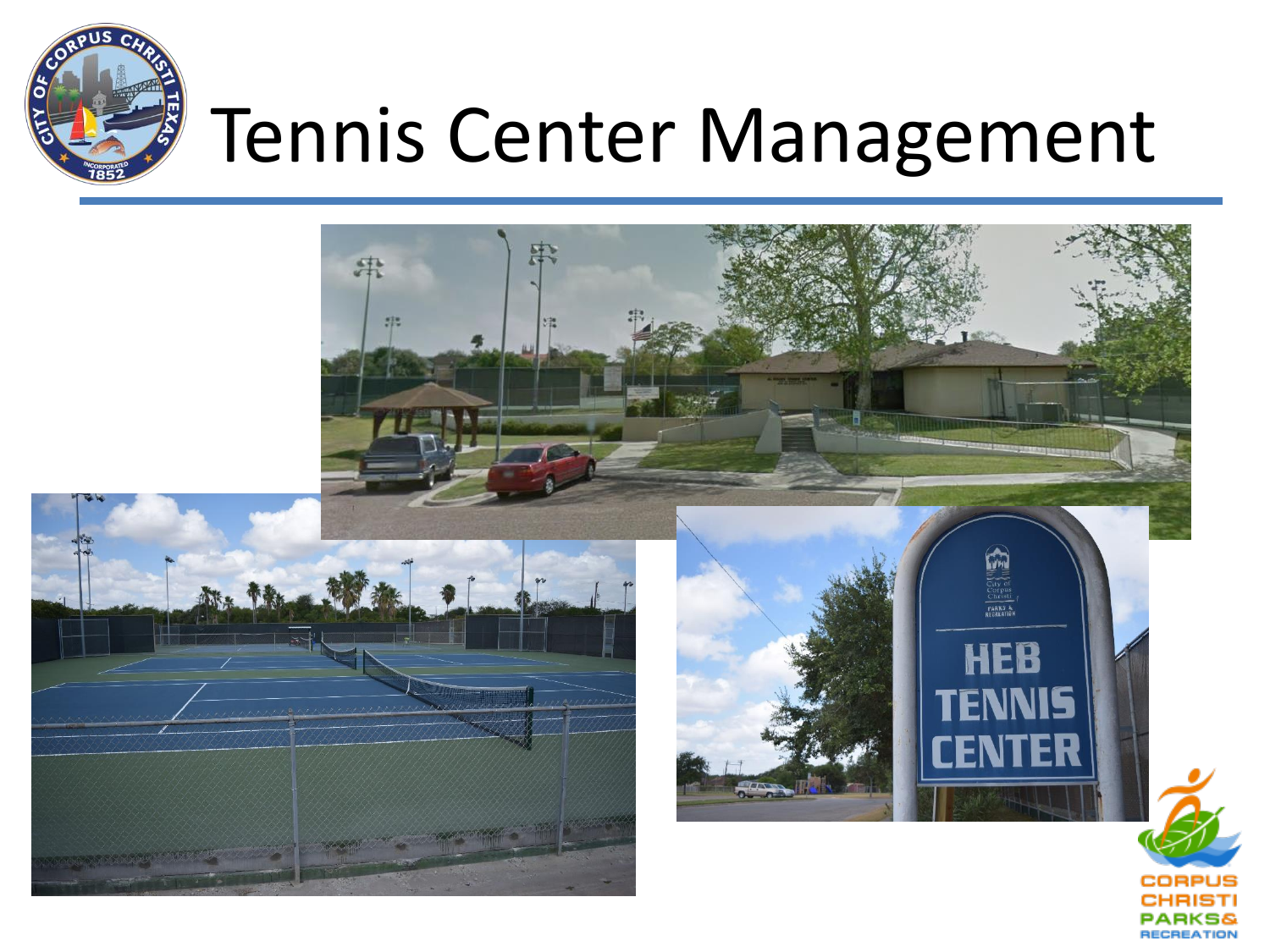

- Create an agreement more like the golf complex
- Create a more self-sustaining operation
- Consider proposals from local firms

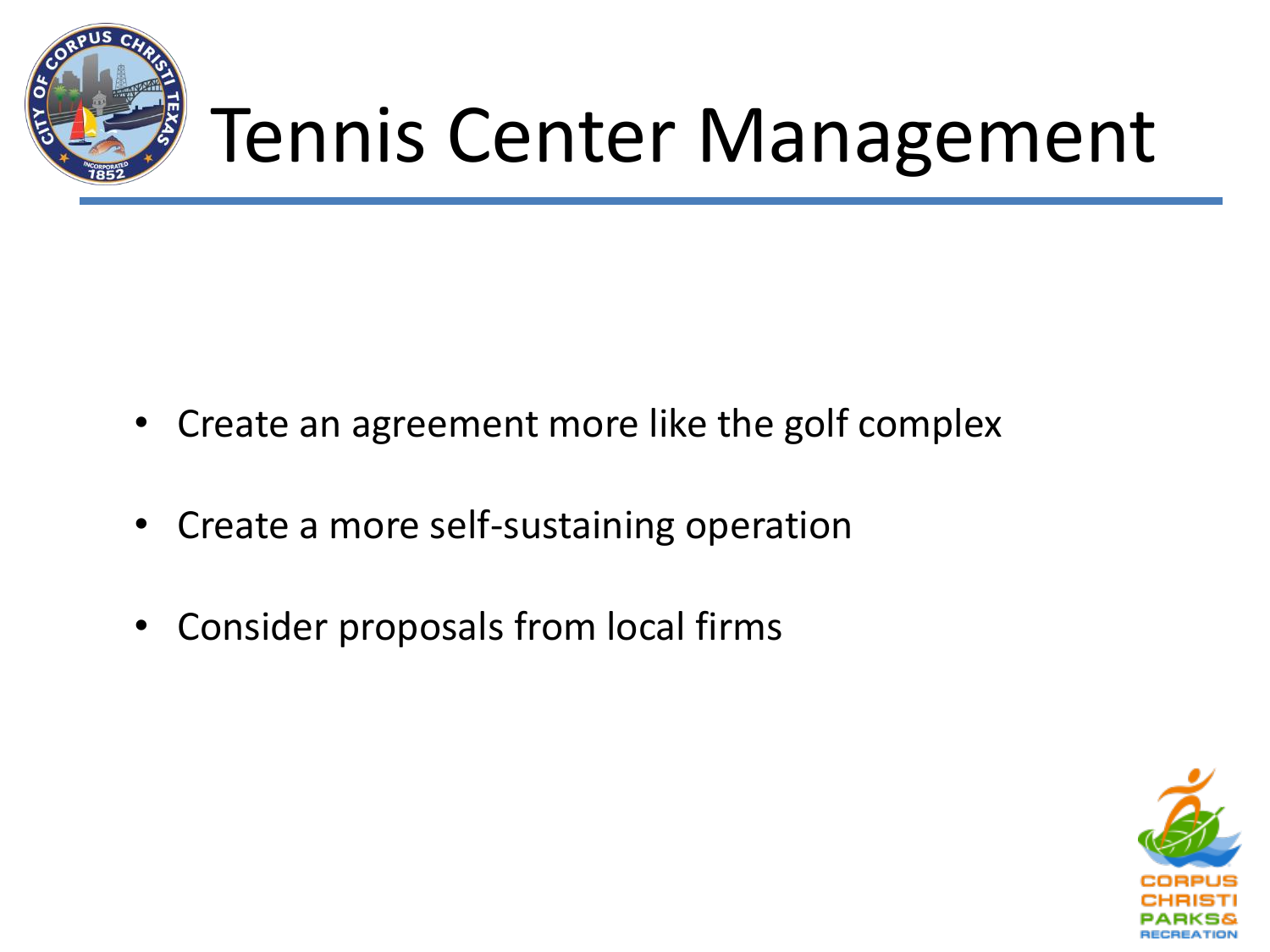

#### Right to Review and Audit

- A schedule will be developed with input from the City Auditor and Finance Department
- Revenue reports will be submitted monthly
- A City Council approved Fee Schedule will be posted for customer reference containing both City Fees and Pro Fees
- Spot checks will be conducted to ensure the approved fee schedule is followed
- Staff will monitor the facility monthly

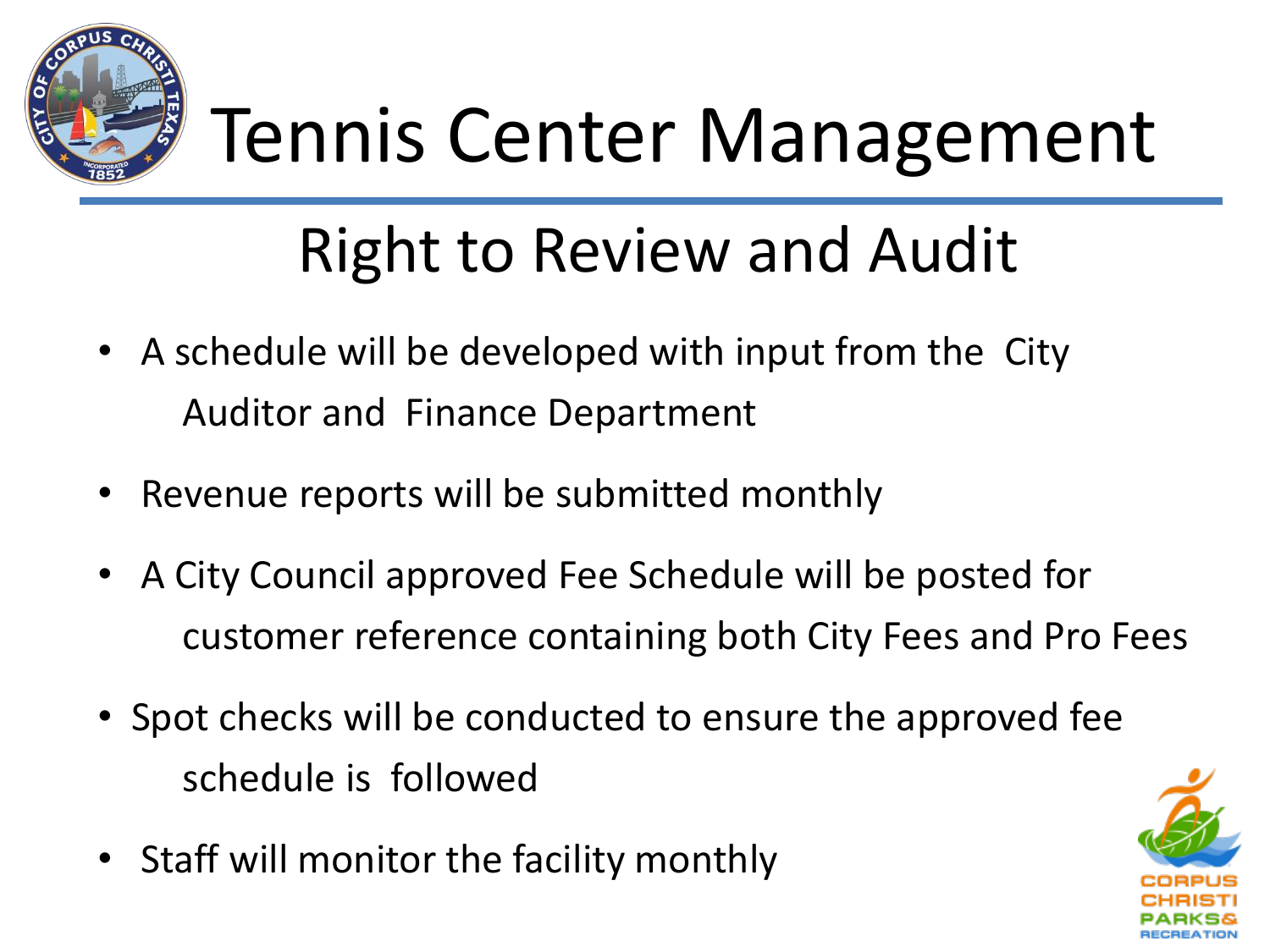

| <b>Current FY19 Adopted Budget - HEB Tennis Center:</b> | \$237,271 |
|---------------------------------------------------------|-----------|
| FY18 Annual Revenue – HEB Tennis Center:                | \$32,312  |
| Net Expenditure - HEB Tennis Center:                    | \$204.959 |

**New Service Agreement Budget – HEB Tennis Center:** \$187,228 Annual Revenue – HEB Tennis Center:  $\begin{array}{ccc} 5 & -0 \end{array}$ Net Expenditure – HEB Tennis Center: \$187,228

**Total Annual Budget Savings – HEB Tennis Center: \$17,731**